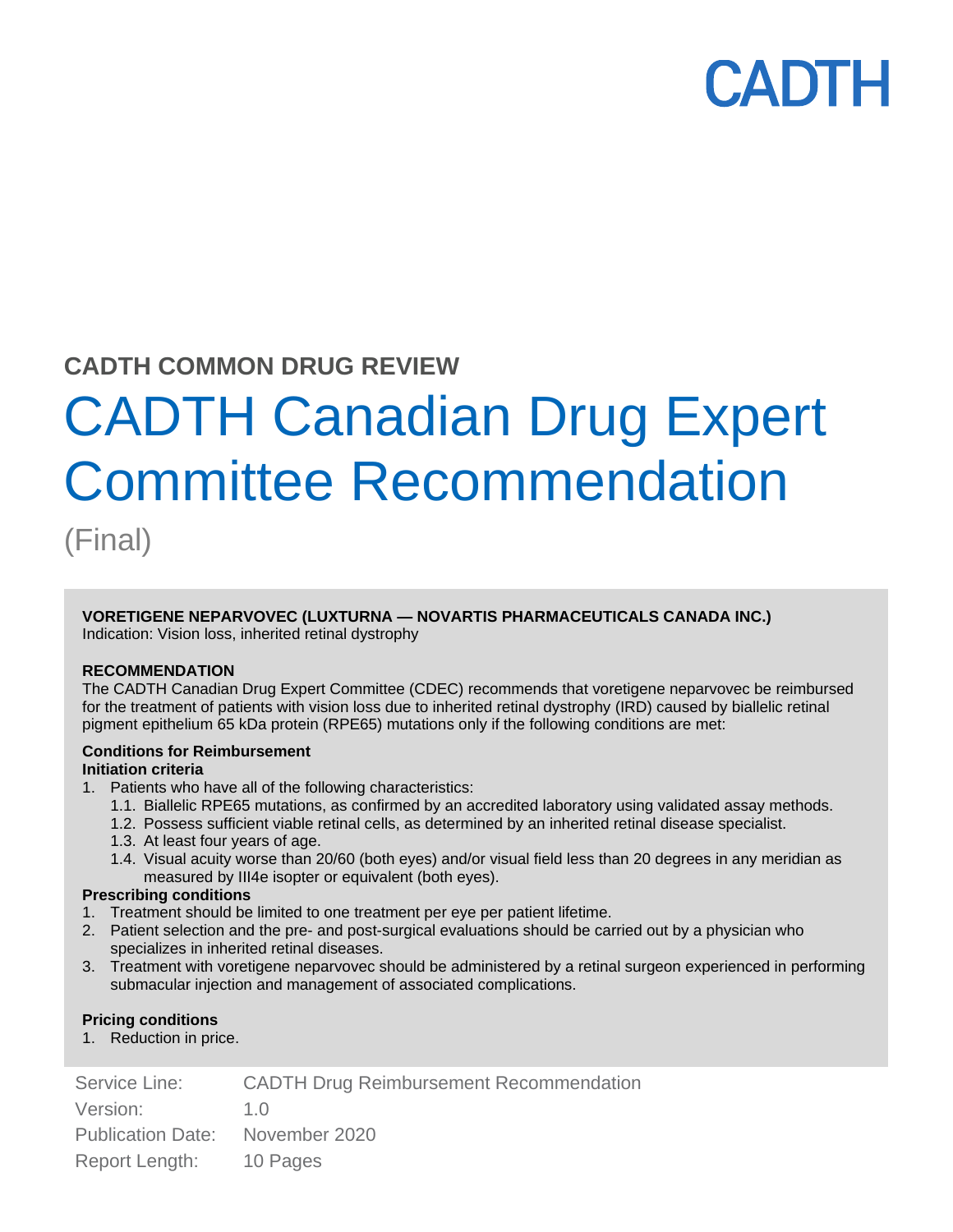Disclaimer: The information in this document is intended to help Canadian health care decision-makers, health care professionals, health systems leaders, and policy-makers make well-informed decisions and thereby improve the quality of health care services. While patients and others may access this document, the document is made available for informational purposes only and no representations or warranties are made with respect to its fitness for any particular purpose. The information in this document should not be used as a substitute for professional medical advice or as a substitute for the application of clinical judgment in respect of the care of a particular patient or other professional judgment in any decision-making process. The Canadian Agency for Drugs and Technologies in Health (CADTH) does not endorse any information, drugs, therapies, treatments, products, processes, or services.

While care has been taken to ensure that the information prepared by CADTH in this document is accurate, complete, and up-to-date as at the applicable date the material was first published by CADTH, CADTH does not make any guarantees to that effect. CADTH does not guarantee and is not responsible for the quality, currency, propriety, accuracy, or reasonableness of any statements, information, or conclusions contained in any third-party materials used in preparing this document. The views and opinions of third parties published in this document do not necessarily state or reflect those of CADTH.

CADTH is not responsible for any errors, omissions, injury, loss, or damage arising from or relating to the use (or misuse) of any information, statements, or conclusions contained in or implied by the contents of this document or any of the source materials.

This document may contain links to third-party websites. CADTH does not have control over the content of such sites. Use of third-party sites is governed by the third-party website owners' own terms and conditions set out for such sites. CADTH does not make any guarantee with respect to any information contained on such third-party sites and CADTH is not responsible for any injury, loss, or damage suffered as a result of using such third-party sites. CADTH has no responsibility for the collection, use, and disclosure of personal information by third-party sites.

Subject to the aforementioned limitations, the views expressed herein are those of CADTH and do not necessarily represent the views of Canada's federal, provincial, or territorial governments or any third party supplier of information.

This document is prepared and intended for use in the context of the Canadian health care system. The use of this document outside of Canada is done so at the user's own risk.

This disclaimer and any questions or matters of any nature arising from or relating to the content or use (or misuse) of this document will be governed by and interpreted in accordance with the laws of the Province of Ontario and the laws of Canada applicable therein, and all proceedings shall be subject to the exclusive jurisdiction of the courts of the Province of Ontario, Canada.

The copyright and other intellectual property rights in this document are owned by CADTH and its licensors. These rights are protected by the Canadian *Copyright Act* and other national and international laws and agreements. Users are permitted to make copies of this document for non-commercial purposes only, provided it is not modified when reproduced and appropriate credit is given to CADTH and its licensors.

**Redactions:** Confidential information in this document has been redacted at the request of the manufacturer in accordance with the *CADTH Common Drug Review Confidentiality Guidelines.*

**About CADTH:** CADTH is an independent, not-for-profit organization responsible for providing Canada's health care decision-makers with objective evidence to help make informed decisions about the optimal use of drugs, medical devices, diagnostics, and procedures in our health care system.

**Funding:** CADTH receives funding from Canada's federal, provincial, and territorial governments, with the exception of Quebec.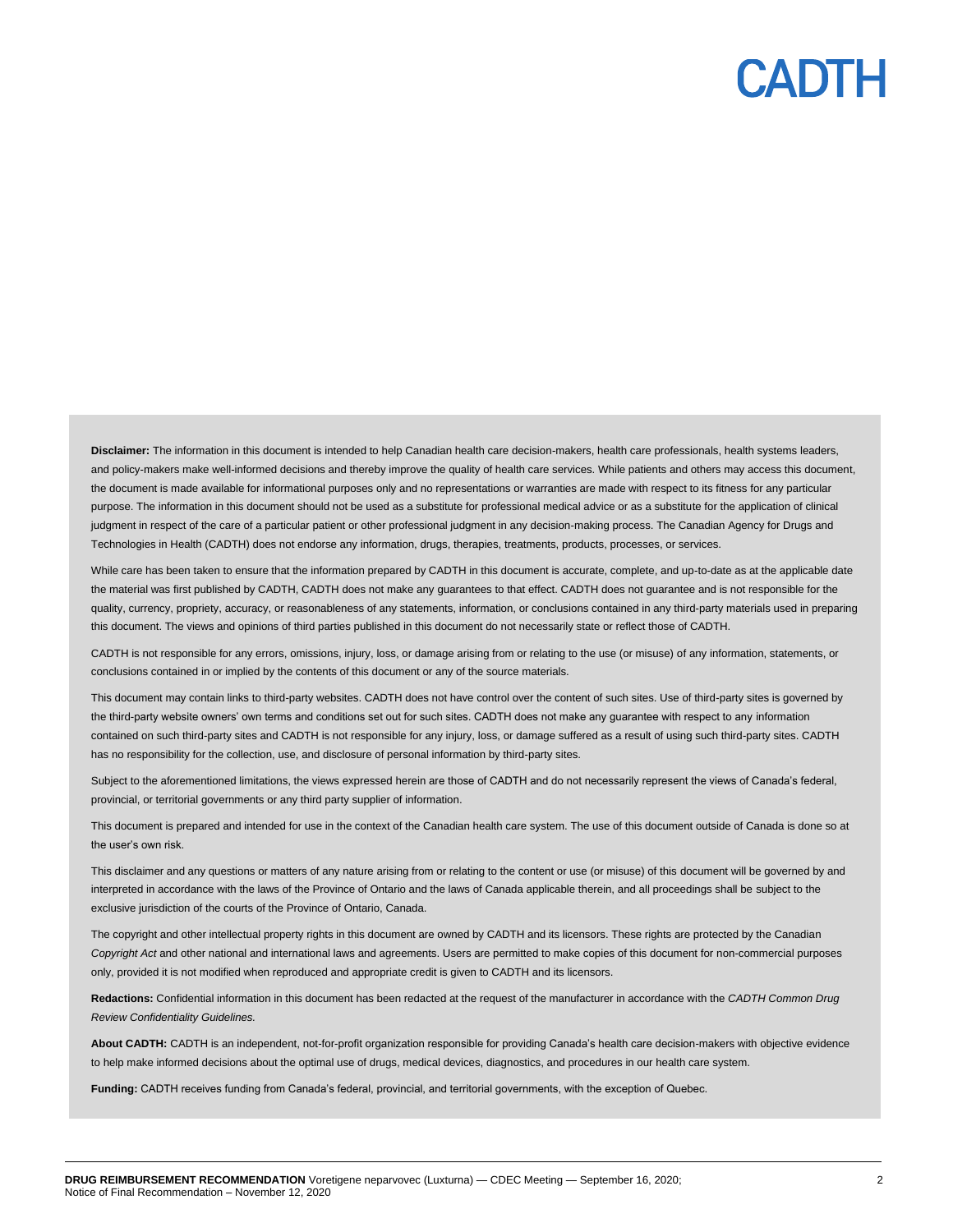## PADTH

## **VORETIGENE NEPARVOVEC (LUXTURNA — NOVARTIS PHARMACEUTICALS CANADA INC.)**

Indication: Vision loss, inherited retinal dystrophy

### **Recommendation**

The CADTH Canadian Drug Expert Committee (CDEC) recommends that voretigene neparvovec be reimbursed for the treatment of patients with vision loss due to inherited retinal dystrophy (IRD) caused by biallelic retinal pigment epithelium 65 kDa protein (RPE65) mutations only if the following conditions are met.

### **Conditions for Reimbursement**

#### **Initiation criteria**

- 1. Patients who have all of the following characteristics:
	- 1.1. biallelic RPE65 mutations, as confirmed by an accredited laboratory using validated assay methods.
	- 1.2. possess sufficient viable retinal cells, as determined by an inherited retinal disease specialist.
	- 1.3. are at least four years of age.
	- 1.4. visual acuity worse than 20/60 (both eyes) and/or visual field less than 20 degrees in any meridian as measured by III4e isopter or equivalent (both eyes).

#### **Prescribing conditions**

- 1. Treatment should be limited to one treatment per eye per patient lifetime.
- 2. Patient selection and the pre- and post-surgical evaluations should be carried out by a physician who specializes in inherited retinal diseases.
- 3. Treatment with voretigene neparvovec should be administered by a retinal surgeon experienced in performing submacular injection and management of associated complications.

#### **Pricing conditions**

1. Reduction in price.

## **Reasons for the Recommendation**

- 1. One randomized, open-label, phase III trial (Study 301, N = 31) evaluated the efficacy and safety of sequential subretinal injections of voretigene neparvovec to each eye in patients diagnosed with leber congenital amaurosis (LCA) due to RPE65 mutations. Voretigene neparvovec demonstrated a statistically significant improvement in functional vision under low light conditions as measured by multi-luminance mobility testing (MLMT) at one year post-treatment compared with best supportive care (change from baseline in bilateral MLMT between-groups difference: 1.6 [ 95% CI, 0.72 to 2.41; P = 0.001]). This improvement in functional vision would likely be considered meaningful to patients. Voretigene neparvovec also resulted in a statistically significant improvement in full-field sensitivity threshold (FST) one year post-treatment (mean between-groups difference: −2.11 log units, 95% CI, [−3.19 to −1.04; < 0.001]).
- 2. CDEC acknowledged that there is an unmet need for a pharmaceutical and/or surgical treatment of vision loss due to IRD caused by confirmed biallelic RPE65 mutations and that voretigene neparvovec is the first treatment approved in Canada that targets the underlying mechanism of the disease.
- 3. Based on the CADTH reanalysis of the manufacturer-submitted economic model, voretigene neparvovec is associated with an incremental cost-effectiveness ratio (ICER) of \$200,477 per quality-adjusted life-year (QALY) gained compared with best supportive care (BSC). However, this estimate is associated with significant uncertainty as the majority of the modelled benefits were accrued in time periods beyond when clinical data are available. Clinical estimates for natural history and treatment effectiveness were uncertain, and the model was sensitive to the assumed duration of treatment effects. Based on the CADTH reanalysis, a price reduction of more than 74% would be required to achieve ICERs below \$50,000 per QALY.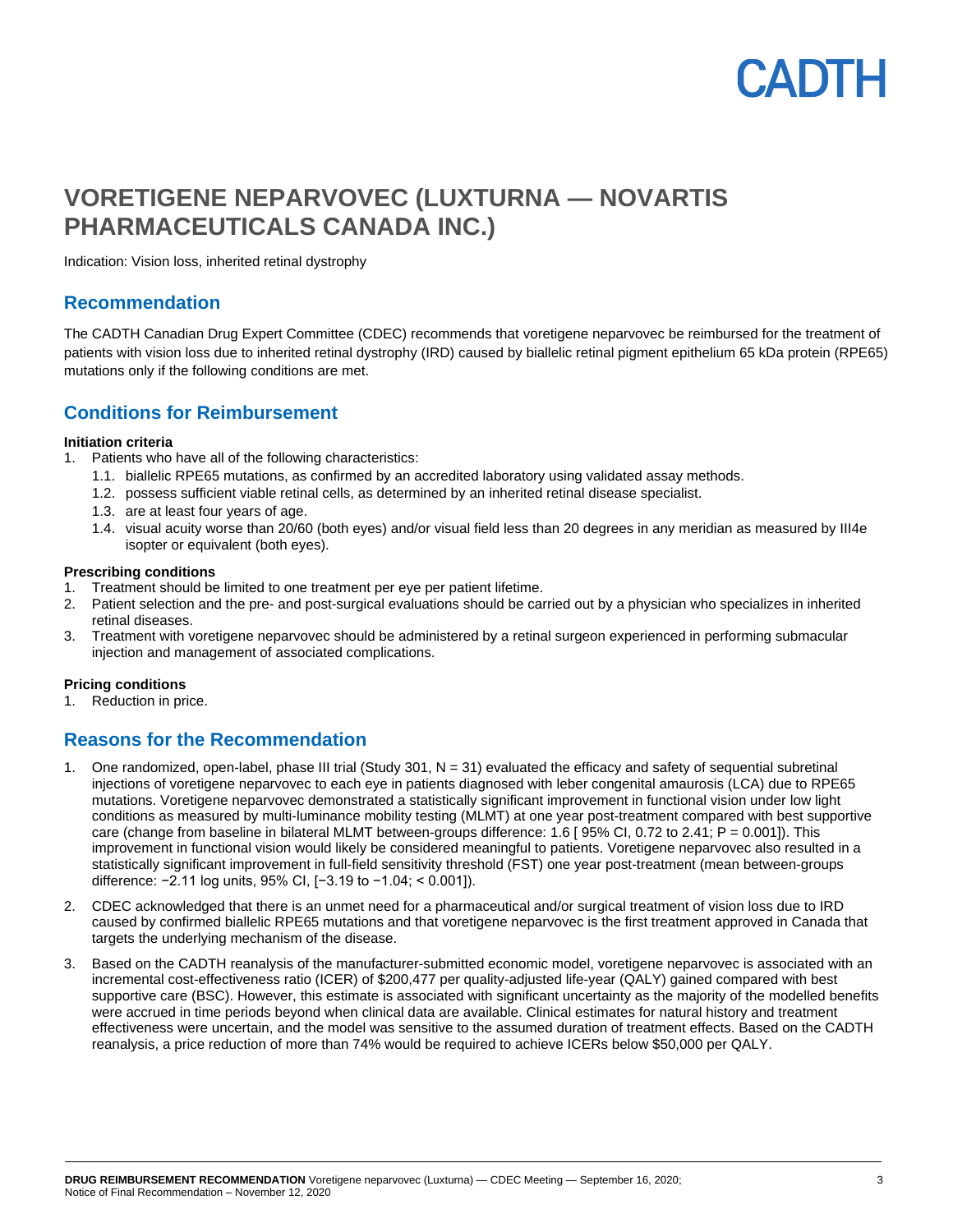### **Implementation Considerations**

- Genetic testing required to confirm the presence of biallelic RPE65 mutations may not be available in all jurisdictions. CDEC suggested that given the uncertainty regarding the availability of these tests and the potential for such tests to place an additional financial burden on the public health care system, the sponsor should be required to ensure that these tests are available and financed to support the implementation of the reimbursement of voretigene neparvovec.
- Measuring viable retinal cells is not a straightforward procedure, and there is no benchmark or threshold of viable retinal cells that can be used to objectively define the sufficient viable retinal cells criterion. Given the variability and subjectivity inherent in determining the sufficiency of viable retinal cells, CDEC recommends that the presence of sufficient viable retinal cells be confirmed by more than one inherited retinal disease specialist, where feasible. CDEC recognized that because some jurisdictions might not have access to a sufficient number of specialists to implement this recommendation, public drug plans should consider whether a pan-Canadian approach would be feasible, such as leveraging clinical expertise in larger jurisdictions through the establishment of a centralized panel or committee of retinal specialists that could assess the sufficiency of retinal cell viability.
- The economic analysis was associated with substantial uncertainty regarding the cost-effectiveness of voretigene neparvovec, due largely to the uncertainty associated with the long-term efficacy of the treatment. This was reflected in the observation that the pharmacoeconomic results were extremely sensitive to assumptions about the expected duration of the treatment effect with voretigene neparvovec. Given the extent of uncertainty regarding the cost-effectiveness of this product and the extremely high cost of treatment, jurisdictions may wish to consider establishing product listing agreements that mitigate the long-term financial risk to public payers.

## **Discussion Points**

- CDEC discussed the potential that younger patients might exhibit a better response to treatment than adult patients, likely due to more extensive structural damage typically observed in adults with IRDs; however, the clinical experts consulted by CADTH felt that age was not an appropriate criterion for determining whether patients were suitable for treatment with voretigene neparvovec, but rather the presence of sufficient viable retinal cells.
- CDEC discussed that there is no benchmark or threshold of viable retinal cells that can be used to objectively define the sufficient viable retinal cells criterion. The clinical experts consulted by CADTH indicated that a numerical cut-off could not be applied universally throughout all optical coherence tomography (OCT) technologies and generations. In clinical practice, the presence of sufficient viable retinal cells would be determined by the treating physician using OCT examinations, measuring the area of remaining viable photoreceptors, which would be supplemented by visual acuity and visual function tests. Given that there is no universally accepted definition of sufficient viable retinal cells, CDEC discussed that the expert opinion of at least two inherited retinal disease specialists be sought to confirm the presence of sufficient viable retinal cells.
- CDEC discussed that there is uncertainty regarding whether the observed magnitude of difference in MLMT score between voretigene neparvovec and the control group in Study 301 can be considered clinically meaningful. The sponsor indicated that an average change of one-light level was considered clinically significant. However, the European Medicines Agency indicated that any clinically relevant change in MLMT with voretigene neparvovec would need to exceed one-light level, and the FDA indicated that a clinically meaningful change in MLMT score was two or greater. CDEC also discussed that scores on the MLMT may underestimate the treatment effect of voretigene neparvovec due to the potential ceiling effect where patients who passed the test at the second lowest light level at baseline were only able to achieve a maximum 1-unit increase.
- There is uncertainty associated with the duration of the treatment effect of voretigene neparvovec. The clinical experts consulted by CADTH indicated that it is expected that treatment response will wane over time. Improvements observed with voretigene neparvovec after one year appeared to be maintained up to four years; however, these data were limited by the open-label trial design, the lack of a comparator and statistical analysis one year after randomization.
- CDEC discussed that some jurisdictions might not have access to genetic testing and genetic counselling. This should be considered in light of the condition that requires molecular diagnosis and the uncertainty regarding the availability of these tests in Canadian jurisdictions.
- CDEC discussed that although the benefit-risk profile appears to be acceptable, some patients may experience serious adverse events (SAEs) associated with the administration procedure of voretigene neparvovec.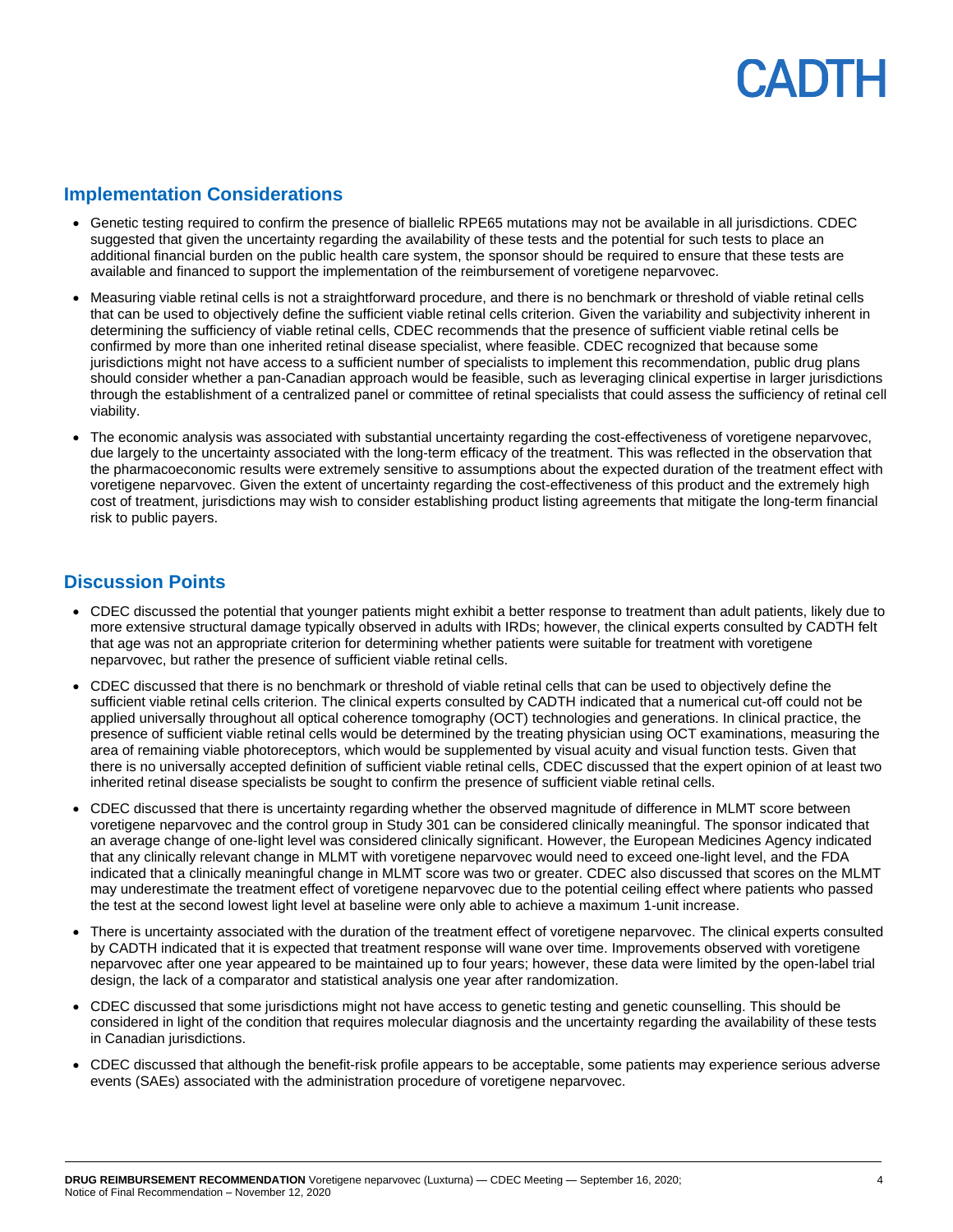• Given the progressive nature of IRD which leads to permanent vision loss and frequent onset of symptoms in childhood, the lack of other treatment options, the rarity of the condition, and the potential societal benefits of voretigene neparvovec treatment, CDEC discussed whether these aspects may require additional consideration by individual jurisdictions when making reimbursement and implementation decisions. However, CDEC also discussed that this should be further considered in light of the high degree of uncertainty regarding the long-term efficacy of voretigene neparvovec.

## **Background**

Voretigene neparvovec has a Health Canada indication for the treatment of adult and pediatric patients with vision loss due to IRD caused by confirmed biallelic RPE65 mutations and who have sufficient viable retinal cells. Voretigene neparvovec is a vector-based gene therapy designed to deliver a normal copy of the gene encoding the human RPE65 to cells of the retina in persons with reduced or absent levels of biologically active RPE65. It is available as vector genomes/mL concentrate for solution for subretinal injection and the Health Canada–approved dose is  $1.5 \times 10^{11}$  vector genomes (vg) for each eye.

## **Summary of Evidence Considered by CDEC**

CDEC considered the following information prepared by CADTH: a systematic review that included a single randomized controlled trial (RCT) of voretigene neparvovec and a critique of the sponsor's pharmacoeconomic evaluation. The committee also considered input from clinical experts with experience in treating patients with IRD, and patient group–submitted information about outcomes and issues important to patients.

### Summary of Patient Input

One patient group submission was received for this review which was authored jointly by Fighting Blindness Canada (FBC), the Canadian Council of the Blind (CCB), the CNIB Foundation, and Vision Loss Rehabilitation Canada. The submission was mainly oriented around a survey ( $N = 537$ ); the analysis was done by FBC and the submission was developed collaboratively by all of the submitting organizations. The following is a summary of key input from the perspective of the patient groups:

- Patients indicated that their evesight has some degree of interference with most daily activities, including mobility and getting around, hobbies/leisure, socializing and interacting with others, looking after their appearance, reading a book or a newspaper, and using phone or tablet.
- Patients worry about their condition getting worse, struggle with challenges presented by daily activities including parenting, experience long wait times for appointments, feel anxiety and uncertainty about the future and the impact of their diseases on their families, and in some cases experience a negative impact of a lack of meaningful work, education, or social life.
- No pharmacologic or surgical treatments were described in the patient group submission. However, a wide variety of modifications or aids such as canes, magnifiers, and specialized laptops are available to patients for daily activities.
- Patients expressed a desire for cure of the condition entirely, improved night vision and mobility at night, or improvements in regular day-to-day activities such as social interactions, maintaining personal relationships, work, and study. Most surveyed indicated that even if the treatments were only to enhance vision and mobility at night, their overall quality of life would be improved. Many respondents also indicated that a treatment that would at least halt the progression of vision loss would be valuable.

### Clinical Trials

The systematic review conducted by CADTH included one study (Study 301). Study 301 (N = 31) was a phase III, open-label, RCT, designed to evaluate the efficacy and safety of sequential subretinal injection of voretigene neparvovec to each eye in patients diagnosed with LCA due to RPE65 mutations. Randomization occurred in a two-to-one ratio of intervention (voretigene neparvovec) to control and used a block design stratified by age (> 10 years versus < 10 years) and mobility testing passing level (pass at > 125 lux versus < 125 lux) as determined at screening. A total of 31 patients in two study sites in the US (the study enrolled international patients, including one patient from Canada) were randomized to either the voretigene neparvovec group (n = 21) or the control group ( $n = 10$ ). Patients randomized to the voretigene neparvovec group received a dose of 1.5 x 10<sup>11</sup> vg of voretigene neparvovec in each eye; the non- simultaneous, subretinal injections occurred within an eighteen-day period (twelve days ± 6 days). Patients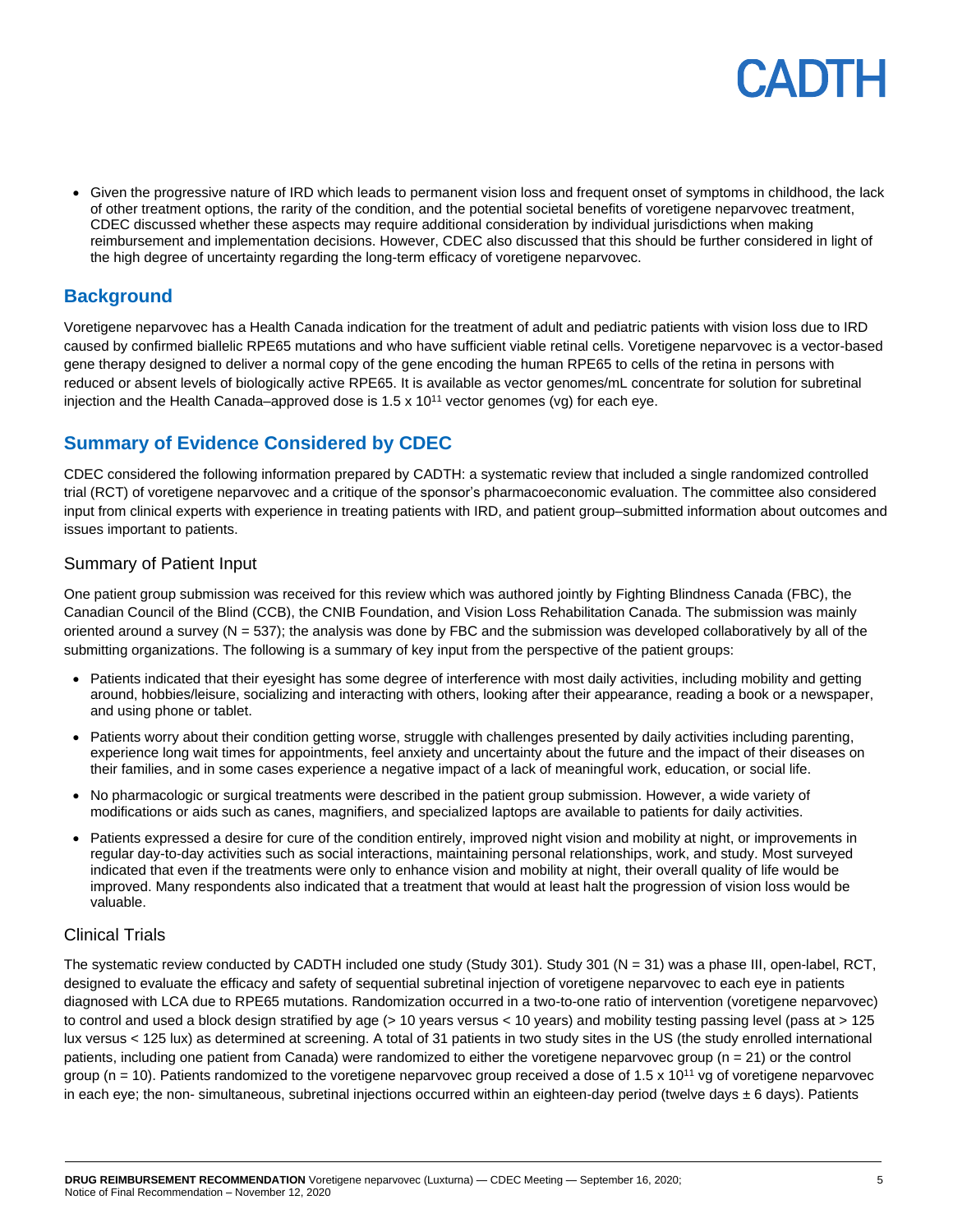randomized to the control group did not receive voretigene neparvovec, sham injection, or corticosteroids for a period of at least one year from baseline evaluations. Following repeated retinal and visual function analysis, including mobility testing, at one month, three months, six months, and one year, patients in the control group were crossed over to receive non-simultaneous injections of 1.5 x 10<sup>11</sup> vg of voretigene neparvovec to each eye (within eighteen days) after one year of randomization, provided they still met all study eligibility criteria. Two patients were prematurely withdrawn from the study: one patient was randomized to the voretigene neparvovec group but was withdrawn by the investigator before receiving the study drug, and one patient was randomized to the control group but was discontinued early due to withdrawn consent. All other patients completed the study through year 1.

Key limitations of Study 301 were the open-label design of the study and imbalances in the baseline patient characteristics between the voretigene neparvovec and control groups, which included age and visual performance. Scores on the MLMT may underestimate the treatment effect of voretigene neparvovec due to the potential ceiling effect where patients who passed the test at the second lowest light level at baseline were only able to achieve a maximum 1-unit increase. Further, the MLMT was developed by the sponsor and there is some uncertainty over the accepted definition of a clinically relevant improvement.

### **Outcomes**

Outcomes were defined a priori in CADTH's systematic review protocol. Of these, CDEC discussed functional vision, visual function, and the visual function questionnaire.

- Functional vision
	- $\circ$  MLMT The MLMT quantifies a patient's ability to navigate an obstacle course under varying environmental illuminations, including very low light levels. A person with 20/20 vision would complete the course at 1 lux with no or minimal errors, which corresponds to the level of light available on a moonless summer night or from an indoor night light. At the other end of the scale would be a light level of 400 lux, which equates to the level of light available within a well-illuminated indoor setting. Passing the MLMT at any light level is defined as completing the course at the specified light level with fewer than four errors and within three minutes. The test had 12 course configurations to reduce the learning effect. Patients were evaluated for accuracy and speed on the MLMT at 7 standardized light levels (1, 4, 10, 50, 125, 250, and 400 lux). Each light level was assigned a discrete lux score from −1 to 6, with lower light levels corresponding to higher lux scores (i.e., -1 score was assigned for more than 400 lux and a score of 6 was assigned for 1 lux). Baseline testing was used to establish the lowest level of illumination at which each patient could pass the MLMT, with the change score defined as the difference in lux scores relative to baseline. A positive change score indicates passing the MLMT at a lower light level. The sponsor indicated that an average change of one-light level in passing the MLMT was considered clinically significant. However, the US FDA indicated that an MLMT score change of one may represent a background fluctuation occurring in both the treatment and the control groups, and that the clinically meaningful MLMT score change considered was two or greater.
- Visual function
	- $\circ$  FST— The FST is a measure of light sensitivity of the entire visual field and is aimed at detecting the lowest luminance of a flash detected by a patient. In this test, flashes of various luminance (range spanning approximately 80 decibels [dB]) are presented to individuals, who are then asked to press a response button if they are able to see the visual stimulus. FST results are expressed in dB, which are then converted to log10 (cd.s/m2) to accommodate different dB conversion rates. Smaller values of dB and cd.s/m2 indicate better sensitivity, and negative log10 (cd.s/m2) values indicate better sensitivity. No evidence was found in the literature for the validity and responsiveness of patients diagnosed with IRD or other conditions. The sponsor reported a minimal important difference (MID) of 10 dB or 1 log change for the FST test.
	- $\circ$  Visual acuity (VA) VA is a measure of the ability of the eye to distinguish shapes and the details of objects, also knowns as optotypes, (individual letters of standardized size and contrast presented to the test taker for VA assessment) from a set viewing distance. In Study 301, the VA was measured using the Early Treatment Diabetic Retinopathy Study (ETDRS) eye chart. Scoring for ETDRS charts is designed to produce a logarithmic minimal angle of resolution score (LogMAR) suitable for statistical analysis in which individual letters score 0.02 log units. Information submitted by the sponsor indicated that a 0.1 improvement in LogMAR corresponded to a five-letter improvement (or the equivalent of one line) on an ETDRS eye chart. Notably, a decrease in LogMAR score represents an improvement in VA. Among patients in Study 301 who were unsuccessful in correctly identifying the largest line of letters in the ETDRS chart, off-chart VA measurements were collected by counting fingers, and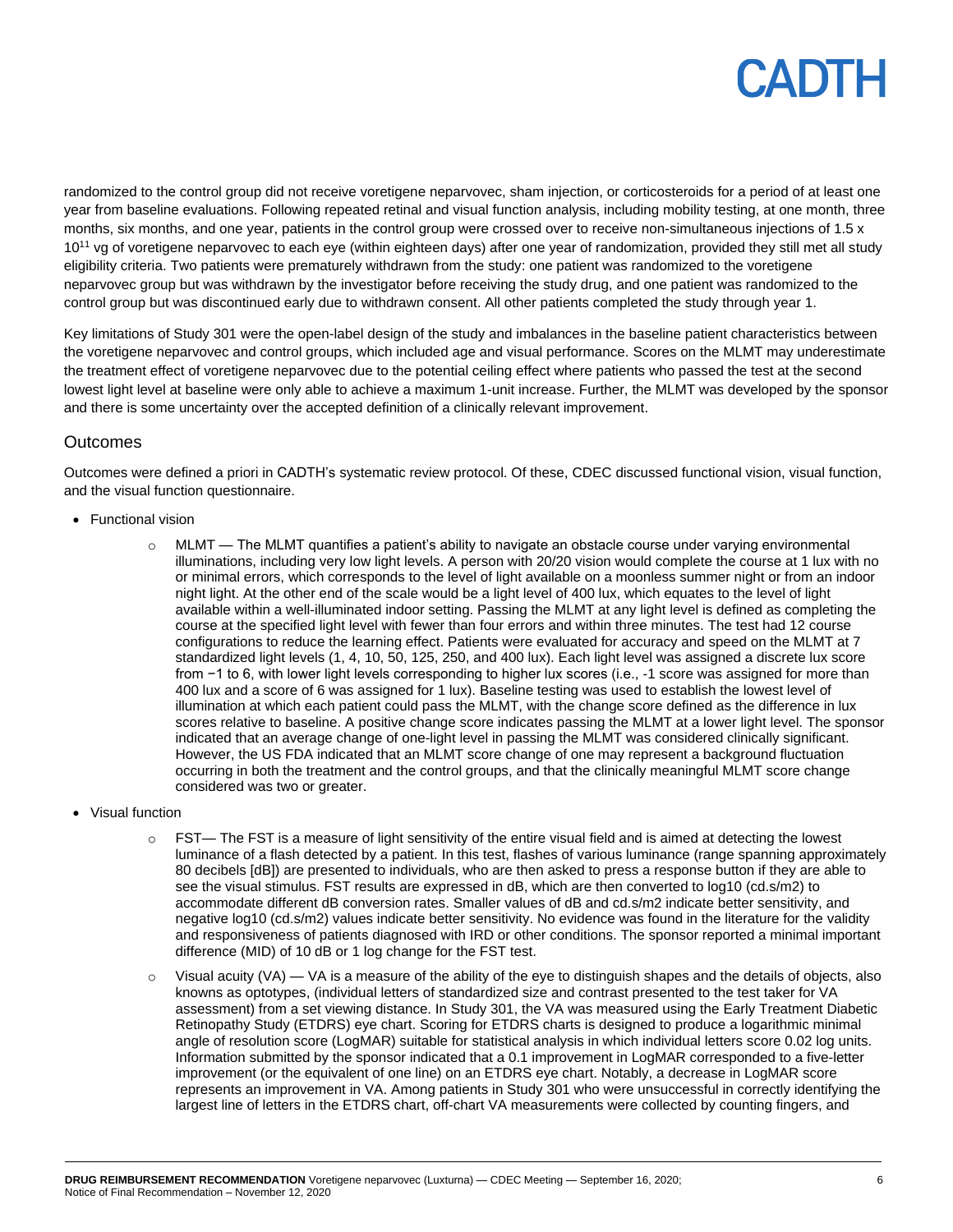evaluating hand motion perception, light perception, and no light perception. For off-chart VA measurements, LogMAR values were assigned using the scale adapted from Holladay et al. An IRD-specific MID for ETDRS was not identified from the literature. A study based on patients with macular edema estimated that a meaningful change in ETDRS is typically defined as greater than three lines (15 letters, equivalent to 0.3 LogMAR). An improvement of LogMAR 0.3 (i.e., ≤ − LogMAR 0.3) was considered clinically meaningful by the FDA medical review of voretigene neparvovec.

- Visual function questionnaire
	- Visual function questionnaire-25 (VFQ-25) The VFQ-25 is a 25-item version of the original 51-item National Eye Institute Visual Function Questionnaire (VFQ) that is available in both self-administered format and intervieweradministered format. This patient-reported survey measures the effect of visual disability and visual symptoms on generic health domains such as emotional well-being and social functioning, in addition to activities of daily living. The VFQ used in Study 301 was modified by the investigative team to evaluate the activities of daily living that are dependent on vision, or have a vision element, with items related to health-related quality of life (HRQoL) removed. The adaptations were made to accommodate IRD-associated poor vision and to include a pediatric population. The scoring system was changed too, with the perceived difficulty of these activities rated on a 0 to 10 numerical scale (0 being the most difficult), before the average of the responses is taken to determine the numerical score for each individual. The adapted version of the VFQ used in Study 301 was not assessed psychometrically. An MID was neither assessed for the adapted version of the scale, nor was any evidence found based on the literature search. Given the modifications made to the original VFQ, the MIDs identified in the literature for that measure were not considered directly generalizable to the version used in Study 301.

The primary end point in Study 301 was change in MLMT performance at year 1 relative to baseline. Secondary end points were change in FST at year 1 relative to baseline, change in assigned first eye MLMT performance at year 1 relative to baseline, and change in VA averaged over both eyes relative to baseline.

### **Efficacy**

The mean (SD) bilateral MLMT change score after one year was 1.8 (1.1) for the voretigene neparvovec group and 0.2 (1.0) for the control group. The difference in change from baseline in bilateral MLMT between voretigene neparvovec and control treatment groups at 1 year was 1.6 ( 95% CI, 0.72 to 2.41; P = 0.001), which was statistically significant in favour of voretigene neparvovec; however, the difference between the treatment groups did not exceed 2 points. Eleven patients (52%) in the voretigene neparvovec group had an MLMT score change of 2 or more (the difference considered meaningful by the FDA). In contrast, only one patient (10%) of the control group had a score change of 2, and none of the patients in the control group had a score change greater than 2. While 62% of patients in the voretigene neparvovec group achieved a score of 6 on the MLMT (the maximum possible score in MLMT) following administration of voretigene neparvovec, none of the patients in the control group achieved a score of 6 on the MLMT. The observed mean increase in MLMT score of 1.8 observed in the voretigene neparvovec group could be an underestimate of the within groups magnitude of the change due to the potential ceiling effect. Improvements in the MLMT score observed at one year seemed to be maintained until four-years follow-up.

Patients treated with voretigene neparvovec experienced a mean improvement in FST > 2 log units; whereas, mean FST did not change in the control group (mean [SE] change from baseline to year 1 of -2.08 [0.29] log10 (cd.s/m<sup>2</sup>) for the voretigene neparvovec group and 0.04 [0.44] log10(cd.s/m<sup>2</sup>) for the control group). There were statistically significant improvements in full-field light sensitivity with voretigene neparvovec (mean difference versus control −2.11 log units; 95% CI, −3.19 to −1.04; < 0.001) at 1 year. This between-group difference exceeded the sponsor's defined threshold of 10 dB or 1 log unit for clinical significance. The improvements were sustained for four years after the second eye injection, where for all patients who received treatment with voretigene neparvovec, the mean change from injection baseline at four years after the second eye injection was (−2.00 [1.35] log10 (cd.s/m<sup>2</sup>)). The clinical experts consulted by CADTH explained that the changes seen would be clinically meaningful in terms of improving visual function.

The mean (SE) change from baseline to one year in VA using the Holladay scale was −0.16 (0.07) LogMAR for the voretigene neparvovec group and 0.01 (0.10) LogMAR for the control group, resulting in a mean treatment-effect difference of −0.16 LogMAR (95% CI, −0.41 to 0.08; P = 0.17) (an eight letter improvement). This difference was neither statistically significant nor clinically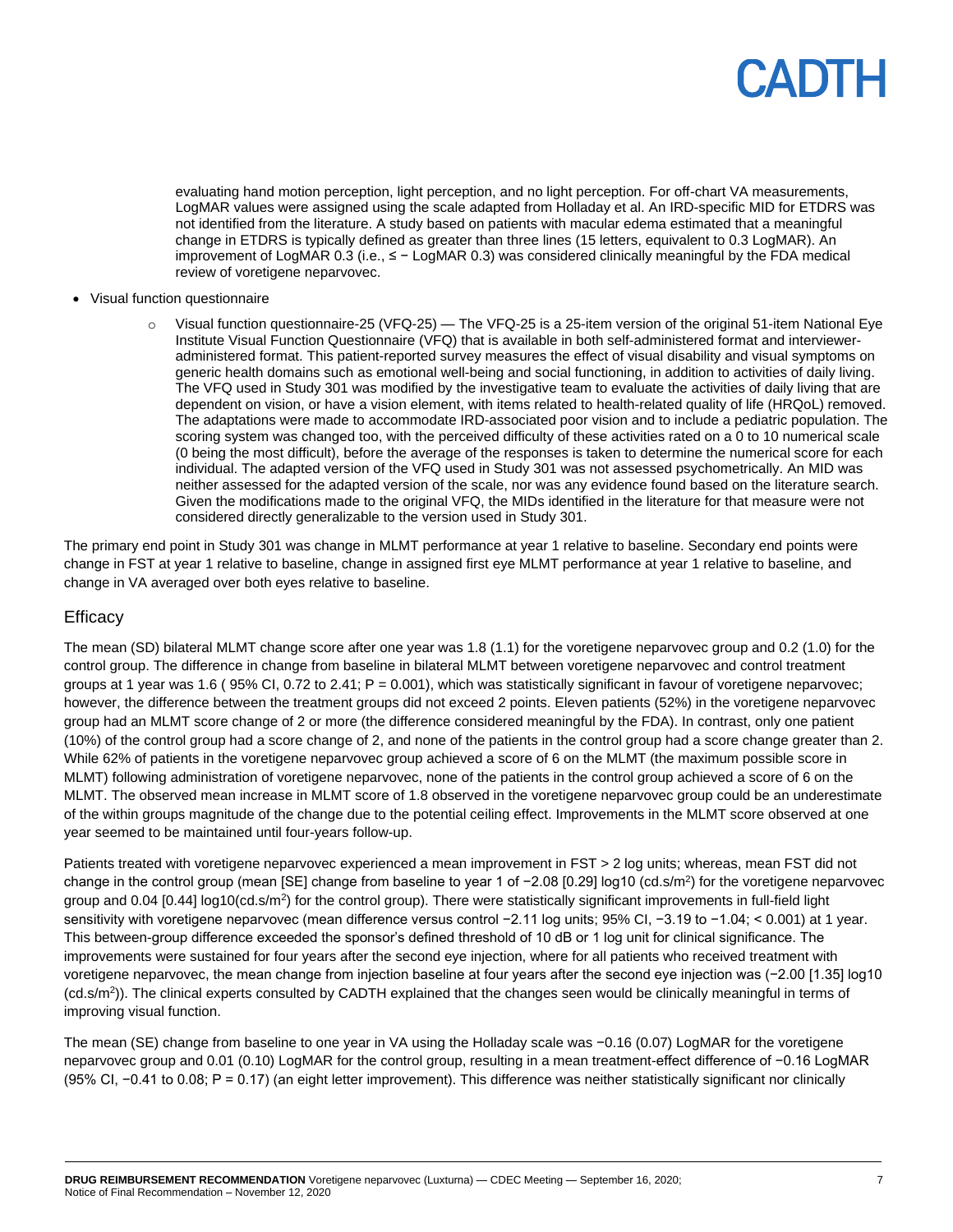meaningful. The clinical experts consulted by CADTH also noted that even if there were no improvement, preventing vision from deteriorating would be important for the patient's quality of life.

For the patient completed surveys of the VFQ, the mean (SD) change from baseline to year 1 was 2.6 (1.8) for the voretigene neparvovec group and 0.1 (1.4) for the control group, for a mean between-group treatment difference 2.4 (95% CI, 1.0 to 3.8; nominal P = 0.001). For the parent completed surveys, the mean (SD) change from baseline to year 1 was 3.9 (1.9) for the voretigene neparvovec group and −0.2 (1.3) for the control group, for a mean between-group treatment difference 4.0 (95% CI, 2.1 to 6.0; nominal  $P = 0.002$ ). Although the VFQ assessed the ability to perform activities of daily living in patients who receive voretigene neparvovec, the questionnaire did not contain any items to specifically assess HRQoL for patients. In addition, the VFQ used in Study 301 was not assessed psychometrically, and given the modifications made to the original VFQ, the MIDs identified in the literature for that measure were not considered directly generalizable to the version used in Study 301.

### Harms (Safety)

All patients in Study 301 experienced at least one treatment-emergent adverse event (TEAE). Most adverse events were mild in severity and no patient had adverse events that led to study discontinuation or death.

The most frequently reported TEAEs in the voretigene neparvovec group were leukocytosis in 45% of patients, vomiting in 40% of patients, nasopharyngitis, headache, and pyrexia in 35% of patients for each, oropharyngeal pain, cough, and nausea in 30% of patients for each, intraocular pressure increased in 20% of patients, cataract and hematuria in 15% of patients for each.

Overall, 13 (65%) patients in the voretigene neparvovec group had at least one TEAE considered to be related to the study drug administration procedure. The TEAEs most often considered to be probably related to the administration procedure were cataract and intraocular pressure increased ( $n = 3$  [15%] patients for each).

During the control period, two (10%) patients in the voretigene neparvovec group experienced three SAEs at time points distant from vector administration. One patient experienced a possible seizure requiring hospitalization and one patient experienced an adverse drug reaction to medications administered during oral surgery requiring hospitalization.

At the time of the data cut-off for the Clinical Study Report of Study 301, which provided updated results of safety data through July 2, 2018, including follow-up for up to five years after the second injection for some patients, six SAEs occurred in five patients, including convulsion (one event), adverse drug reactions (two events) and retinal disorder (one event foveal thinning and loss of vision), retinal detachment (one event), pneumonia (one event), and menorrhagia (one event).

One ocular SAE occurred in Study 301, where a patient who received voretigene neparvovec experienced retinal disorder which was foveal thinning and loss of central vision and was related to the subretinal injection in this patient with pre-existing atrophy of the retina.

During the first year after the randomization period, in the voretigene neparvovec group, three patients experienced a cataract, two patients experienced retinal tear, and one patient developed an asymptomatic full thickness macular hole. During the follow-up, one patient who was originally in the control group and crossed over to voretigene neparvovec experienced retinal disorder which was foveal thinning and loss of central vision. Another patient experienced one SAE of retinal detachment.

#### Indirect Treatment Comparisons

No indirect evidence was submitted by the sponsor. An independent search conducted by CADTH did not find any published indirect evidence that met the inclusion criteria of the CADTH review protocol.

#### Cost and Cost-Effectiveness

At a submitted price of \$515,750 per injection of voretigene neparvovec (one injection per eye), the one-time cost is \$1,031,500 per patient assuming treatment in both eyes.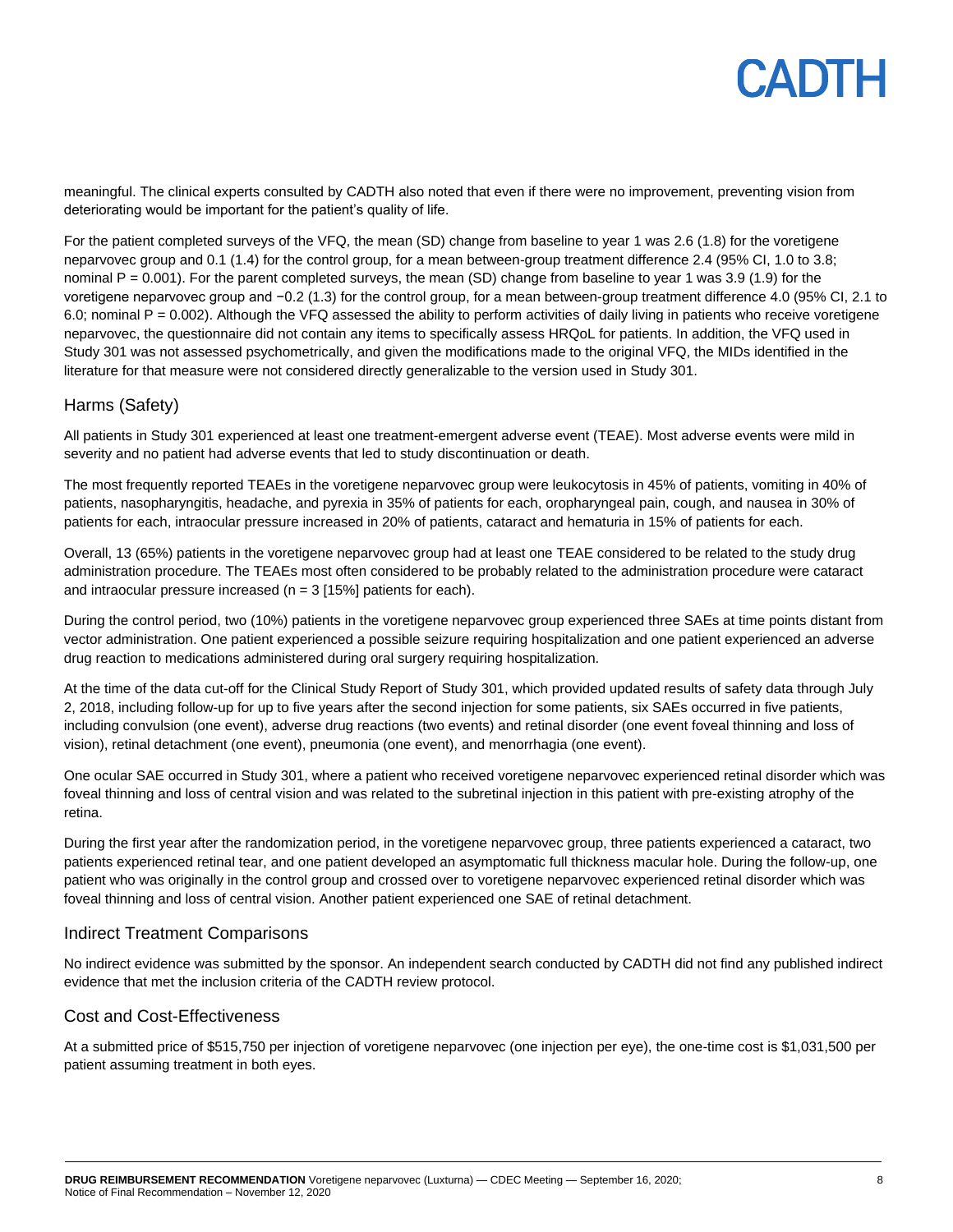The sponsor submitted a cost-utility analysis comparing voretigene neparvovec to BSC (defined as low vision aids and supportive services related to medical vision care) for the treatment of vision loss in patients with RPE65-mediated IRD who have sufficient viable retinal cells. The analysis was conducted from the perspective of a Canadian publicly funded health care system adopting a lifetime time horizon. A Markov model captured health states based on vision health, as well as mortality. The patient cohort with RPE65-mediated IRD entered the model in different vision-related health states as per Study 301. Following the initial phase (one year in duration), individuals' vision may improve, remain the same, or decline. Following the initial phase, individuals treated with voretigene neparvovec entered a 40-year stabilization phase during which vision did not decline; whereas, individuals treated with BSC, or who received voretigene neparvovec after the stabilization phase, entered the long-term phase where vision could decline. Patients could transition from any health state to the absorbing death state. For the initial phase, transition probabilities in both the voretigene neparvovec and BSC arms were informed by the outcomes reported at one-year follow-up for Study 301. Disease progression in the long-term phase was informed by data from the RPE65 NHx study, a sponsor's commissioned retrospective chart review in which the natural history data were fitted to parametric multistate models (MSM). Health-state utilities were sourced from a sponsor-commissioned utility study in which six retina specialists assessed a series of health-state vignettes and assigned an impact on HRQoL using the EuroQol 5-Dimensions 5-Levels (EQ-5D-5L). In the sponsor's base case, the ICER for voretigene neparvovec was \$103,075 per QALY compared to BSC.

CADTH identified several key limitations with the submitted analysis:

- There is limited evidence on the duration of treatment effect. The manufacturer assumed 40 years which clinical experts consulted by CADTH considered it to be highly optimistic.
- RPE65 NHx had a high proportion of missing observations (approximately 80%) with data imputed based on last observation carried forward. This is inappropriate due to the progressive nature of the condition. Disease progression was described by fitting a parametric MSM that enforced progression by removing any contradictory data (i.e., improvements over time); this underestimated chance and measurement errors.
- Comparative treatment effects were informed by Study 301 which had a small sample size with imbalanced baseline characteristics. This introduced a high-risk of bias and resulted in less robust estimates.
- Health utilities used in the model were elicited from a small number of clinicians consulted by the sponsor rather than the general population or the patient population studied in the pivotal trials. Previous studies in different clinical settings have shown that valuation of health states by proxies typically underestimate the utility weight in chronic disability health states.
- Time dependency in the fitted multistate model was unlikely aligned with the time dependency in the long-term natural history of patients within the Markov model.

In the CADTH reanalysis, the duration of the treatment effect was set at 10 years; the crossover arm of Study 301 was used to inform the transition probabilities during the initial phase; and utility values were revised to include additional insights from the clinical experts consulted by CADTH. In the CADTH base case, the ICER of voretigene neparvovec was \$200,477 per additional QALY compared to BSC. To achieve an ICER of \$50,000 per QALY compared to BSC, the price of voretigene neparvovec would need to be reduced by more than 74%.

The submitted price of voretigene neparvovec is one of the key drivers of overall costs and ICERs. While the cost of voretigene neparvovec is known and incurred at the beginning of the model time horizon, the majority (96%) of the clinical benefit occurred outside the observed trial period (Study 301). Extrapolation of treatment effectiveness and natural history were associated with both significant parameter and structural uncertainties, where several assumptions could not be tested. The expected duration of treatment effect of voretigene neparvovec and the utility estimates were also key drivers in the model as noted from the additional scenario analyses conducted by CADTH. Together, these limitations indicate that the cost-effectiveness results should be cautiously interpreted.